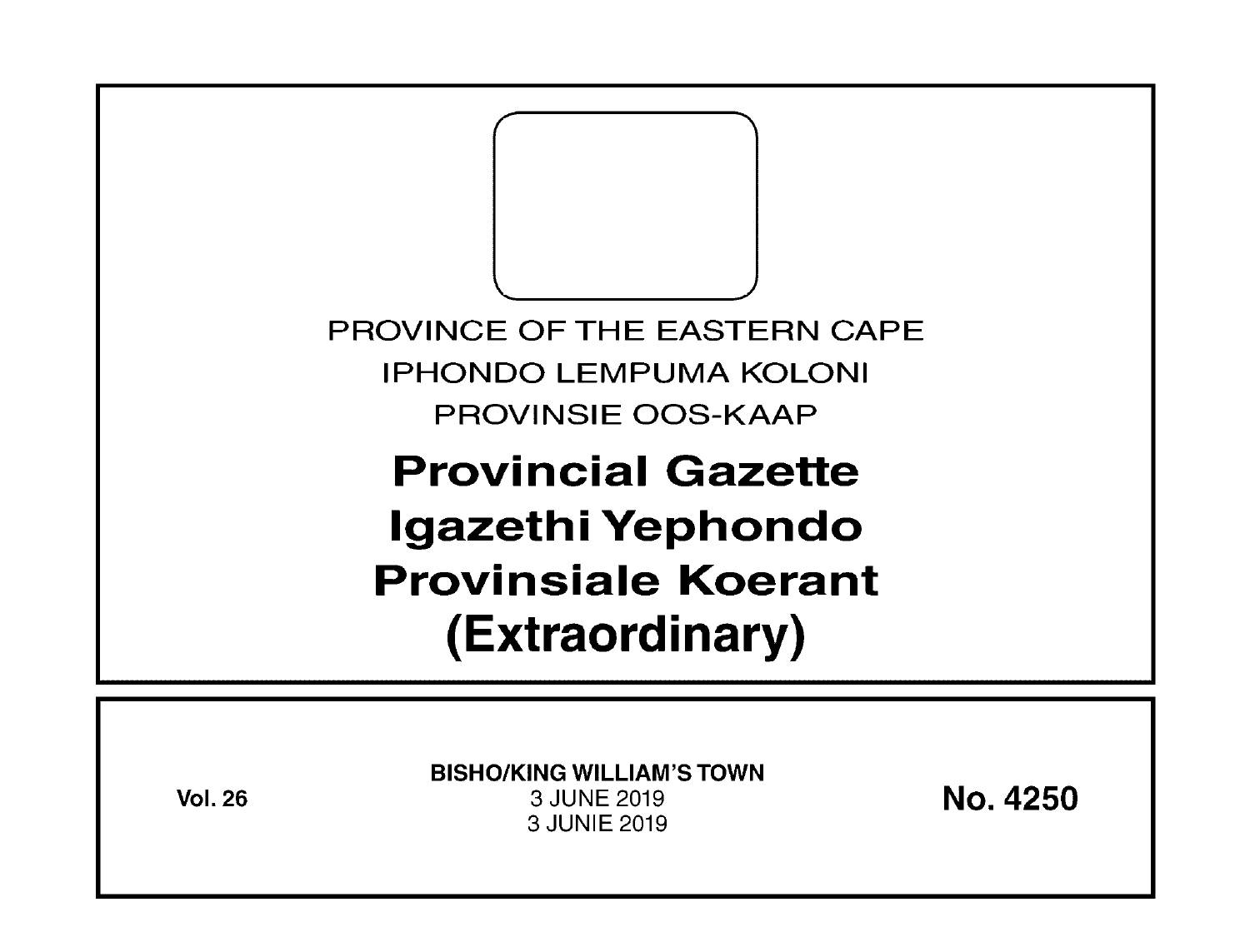153

## **CONTENTS**

|                                                                                                                                                                                                                    | Gazette<br>No. | Page<br>No. |
|--------------------------------------------------------------------------------------------------------------------------------------------------------------------------------------------------------------------|----------------|-------------|
| <b>PROVINCIAL NOTICES • PROVINSIALE KENNISGEWINGS</b>                                                                                                                                                              |                |             |
| Gambling Act (5/1997) (Eastern Cape) (as amended): Notice of lodgement of various applications for<br>amendment of licence conditions, acquisition of financial interest and removal of business to other premises | 4250           |             |